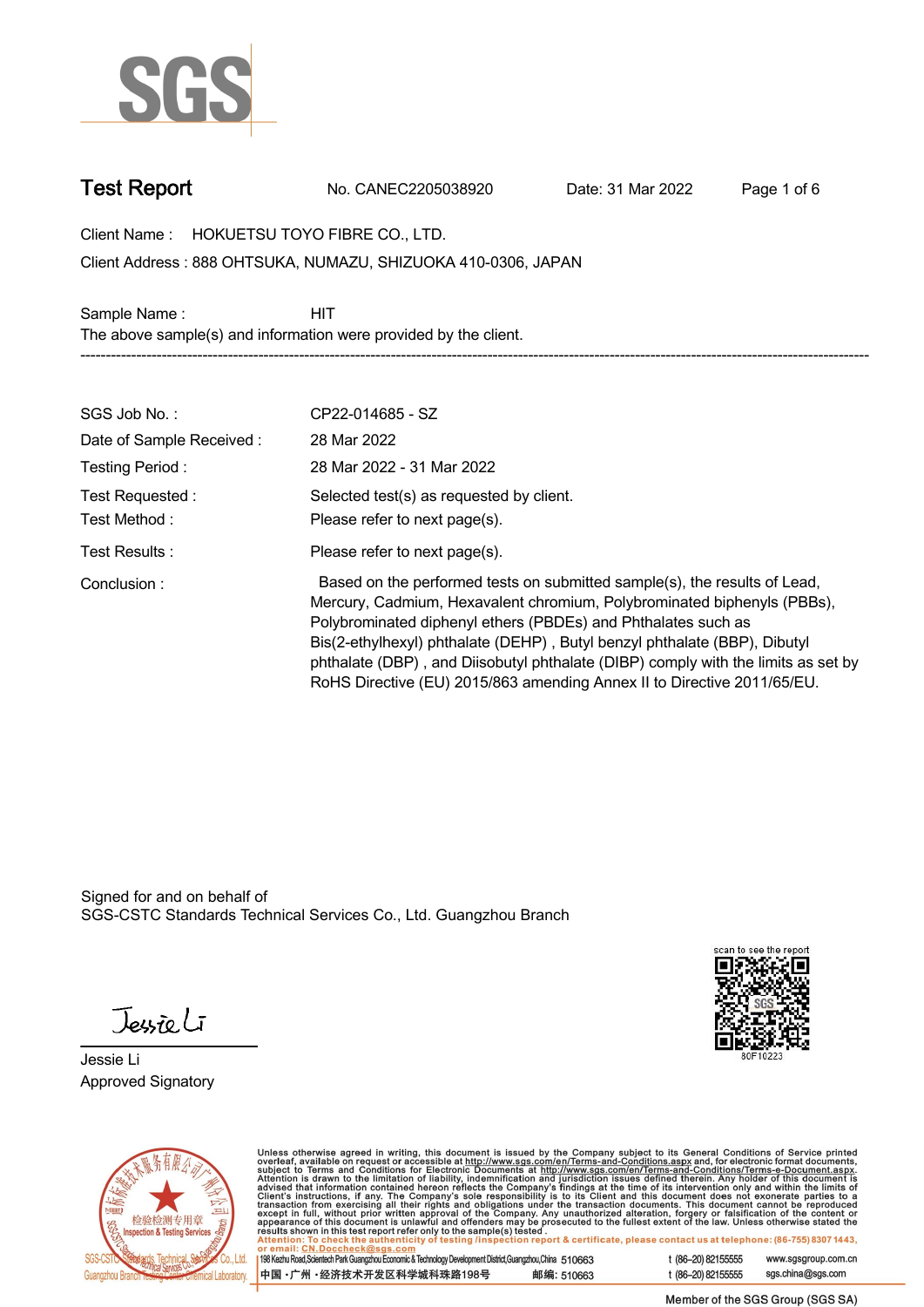

**Test Report. No. CANEC2205038920 . Date: 31 Mar 2022 . Page 2 of 6.**

**Test Results :.**

**Test Part Description : .**

| Specimen No.    | SGS Sample ID    | <b>Description</b> |  |
|-----------------|------------------|--------------------|--|
| SN <sub>1</sub> | CAN22-050389.020 | White paper        |  |

- **Remarks :.(1) 1 mg/kg = 1 ppm = 0.0001% .**
	- **(2) MDL = Method Detection Limit .**
	- **(3) ND = Not Detected ( < MDL ) .**
	- **(4) "-" = Not Regulated .**

## **RoHS Directive (EU) 2015/863 amending Annex II to Directive 2011/65/EU.**

**Test Method :. With reference to IEC 62321-4:2013+A1:2017, IEC 62321-5:2013, IEC 62321-7-2:2017 , IEC 62321-6:2015 and IEC 62321-8:2017, analyzed by ICP-OES , UV-Vis and GC-MS . .**

| Test Item(s)               | Limit                    | <b>Unit</b> | <b>MDL</b>               | <u>020</u> |
|----------------------------|--------------------------|-------------|--------------------------|------------|
| Cadmium (Cd)               | 100                      | mg/kg       | $\overline{2}$           | <b>ND</b>  |
| Lead (Pb)                  | 1,000                    | mg/kg       | $\overline{2}$           | <b>ND</b>  |
| Mercury (Hg)               | 1,000                    | mg/kg       | $\overline{c}$           | <b>ND</b>  |
| Hexavalent Chromium (CrVI) | 1,000                    | mg/kg       | 8                        | <b>ND</b>  |
| Sum of PBBs                | 1,000                    | mg/kg       | -                        | <b>ND</b>  |
| Monobromobiphenyl          |                          | mg/kg       | 5                        | <b>ND</b>  |
| Dibromobiphenyl            | $\overline{\phantom{0}}$ | mg/kg       | 5                        | <b>ND</b>  |
| Tribromobiphenyl           | $\overline{\phantom{0}}$ | mg/kg       | 5                        | <b>ND</b>  |
| Tetrabromobiphenyl         |                          | mg/kg       | 5                        | <b>ND</b>  |
| Pentabromobiphenyl         | -                        | mg/kg       | 5                        | <b>ND</b>  |
| Hexabromobiphenyl          |                          | mg/kg       | 5                        | <b>ND</b>  |
| Heptabromobiphenyl         |                          | mg/kg       | 5                        | <b>ND</b>  |
| Octabromobiphenyl          | -                        | mg/kg       | 5                        | <b>ND</b>  |
| Nonabromobiphenyl          |                          | mg/kg       | 5                        | <b>ND</b>  |
| Decabromobiphenyl          |                          | mg/kg       | 5                        | ND.        |
| Sum of PBDEs               | 1,000                    | mg/kg       | $\overline{\phantom{a}}$ | <b>ND</b>  |
| Monobromodiphenyl ether    |                          | mg/kg       | 5                        | <b>ND</b>  |
| Dibromodiphenyl ether      |                          | mg/kg       | 5                        | <b>ND</b>  |
| Tribromodiphenyl ether     | -                        | mg/kg       | 5                        | <b>ND</b>  |
| Tetrabromodiphenyl ether   |                          | mg/kg       | 5                        | ND.        |
| Pentabromodiphenyl ether   |                          | mg/kg       | 5                        | <b>ND</b>  |



Unless otherwise agreed in writing, this document is issued by the Company subject to its General Conditions of Service printed overleaf, available on request or accessible at http://www.sgs.com/en/Terms-and-Conditions.as

| or email: CN.Doccheck@sgs.com                                                                                |            |                    |                     |
|--------------------------------------------------------------------------------------------------------------|------------|--------------------|---------------------|
| 198 Kezhu Road, Scientech Park Guangzhou Economic & Technology Development District, Guangzhou, China 510663 |            | t (86-20) 82155555 | www.sgsgroup.com.cl |
| ┃中国 •广州 •经济技术开发区科学城科珠路198号 ↓                                                                                 | 邮编: 510663 | t (86-20) 82155555 | sgs.china@sgs.com   |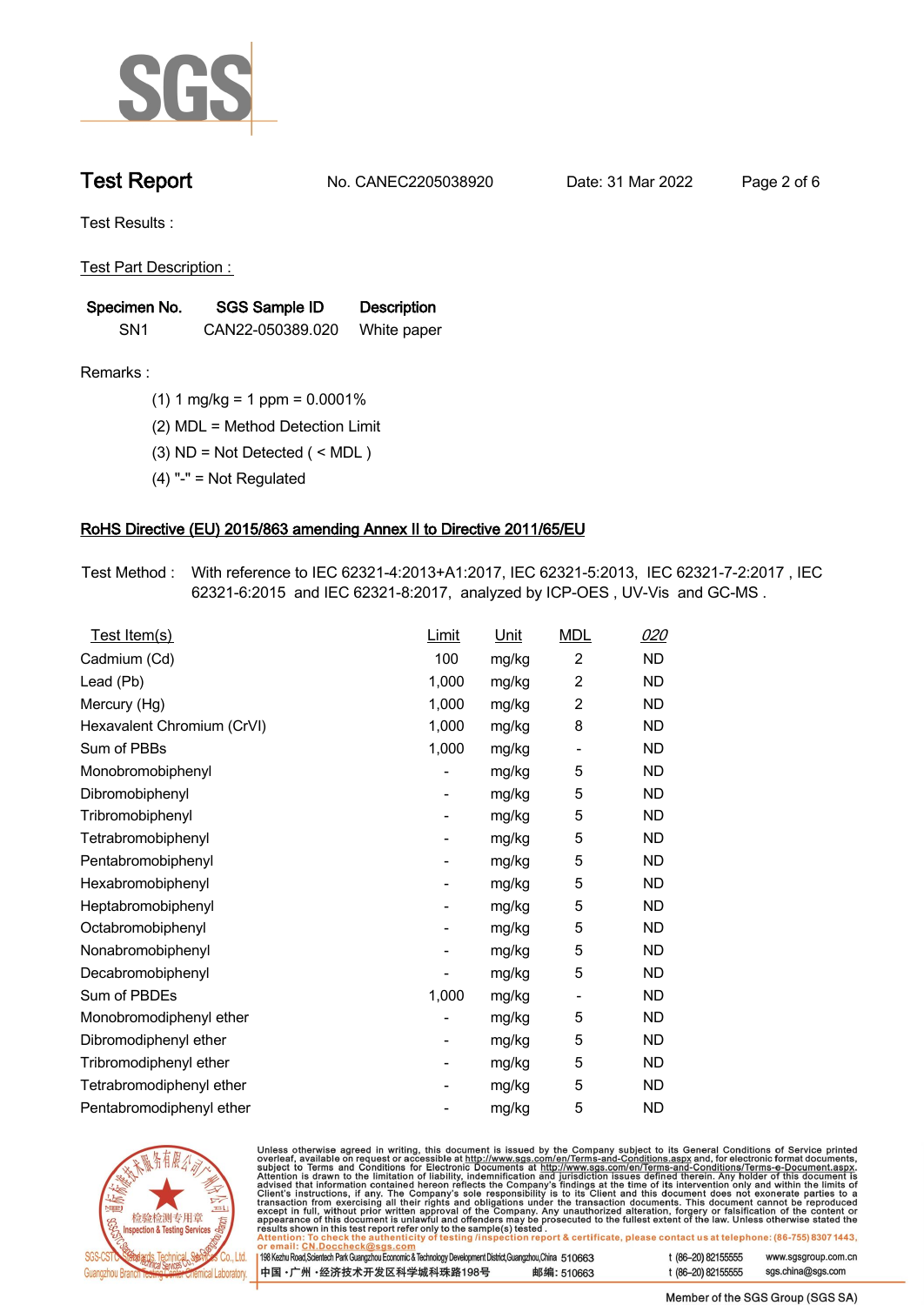

| <b>Test Report</b>                  | No. CANEC2205038920      |       |            | Date: 31 Mar 2022 | Page 3 of 6 |
|-------------------------------------|--------------------------|-------|------------|-------------------|-------------|
| Test Item(s)                        | Limit                    | Unit  | <b>MDL</b> | 020               |             |
| Hexabromodiphenyl ether             | ۰.                       | mg/kg | 5          | <b>ND</b>         |             |
| Heptabromodiphenyl ether            | ٠                        | mg/kg | 5          | <b>ND</b>         |             |
| Octabromodiphenyl ether             | Ξ.                       | mg/kg | 5          | <b>ND</b>         |             |
| Nonabromodiphenyl ether             | Ξ.                       | mg/kg | 5          | <b>ND</b>         |             |
| Decabromodiphenyl ether             | $\overline{\phantom{a}}$ | mg/kg | 5          | <b>ND</b>         |             |
| Dibutyl phthalate (DBP)             | 1.000                    | mg/kg | 50         | <b>ND</b>         |             |
| Butyl benzyl phthalate (BBP)        | 1.000                    | mg/kg | 50         | <b>ND</b>         |             |
| Bis (2-ethylhexyl) phthalate (DEHP) | 1.000                    | mg/kg | 50         | <b>ND</b>         |             |
| Diisobutyl Phthalates (DIBP)        | 1.000                    | mg/kg | 50         | ND                |             |

### **Notes :.**

**(1) The maximum permissible limit is quoted from RoHS Directive (EU) 2015/863.**

**(2) IEC 62321 series is equivalent to EN 62321 series**

**https://www.cenelec.eu/dyn/www/f?p=104:30:1742232870351101::::FSP\_ORG\_ID,FSP\_LANG\_ID:12586 37,25**

**(3) The restriction of DEHP, BBP, DBP and DIBP shall apply to medical devices, including in vitro medical devices, and monitoring and control instruments, including industrial monitoring and control instruments, from 22 July 2021..**



Unless otherwise agreed in writing, this document is issued by the Company subject to its General Conditions of Service printed<br>overleaf, available on request or accessible at http://www.sgs.com/en/Terms-and-Conditions.as

| 198 Kezhu Road,Scientech Park Guangzhou Economic & Technology Development District,Guangzhou,China   51 O663 |            |
|--------------------------------------------------------------------------------------------------------------|------------|
| 中国 •广州 •经济技术开发区科学城科珠路198号                                                                                    | 邮编: 510663 |

www.sgsgroup.com.cn

t (86-20) 82155555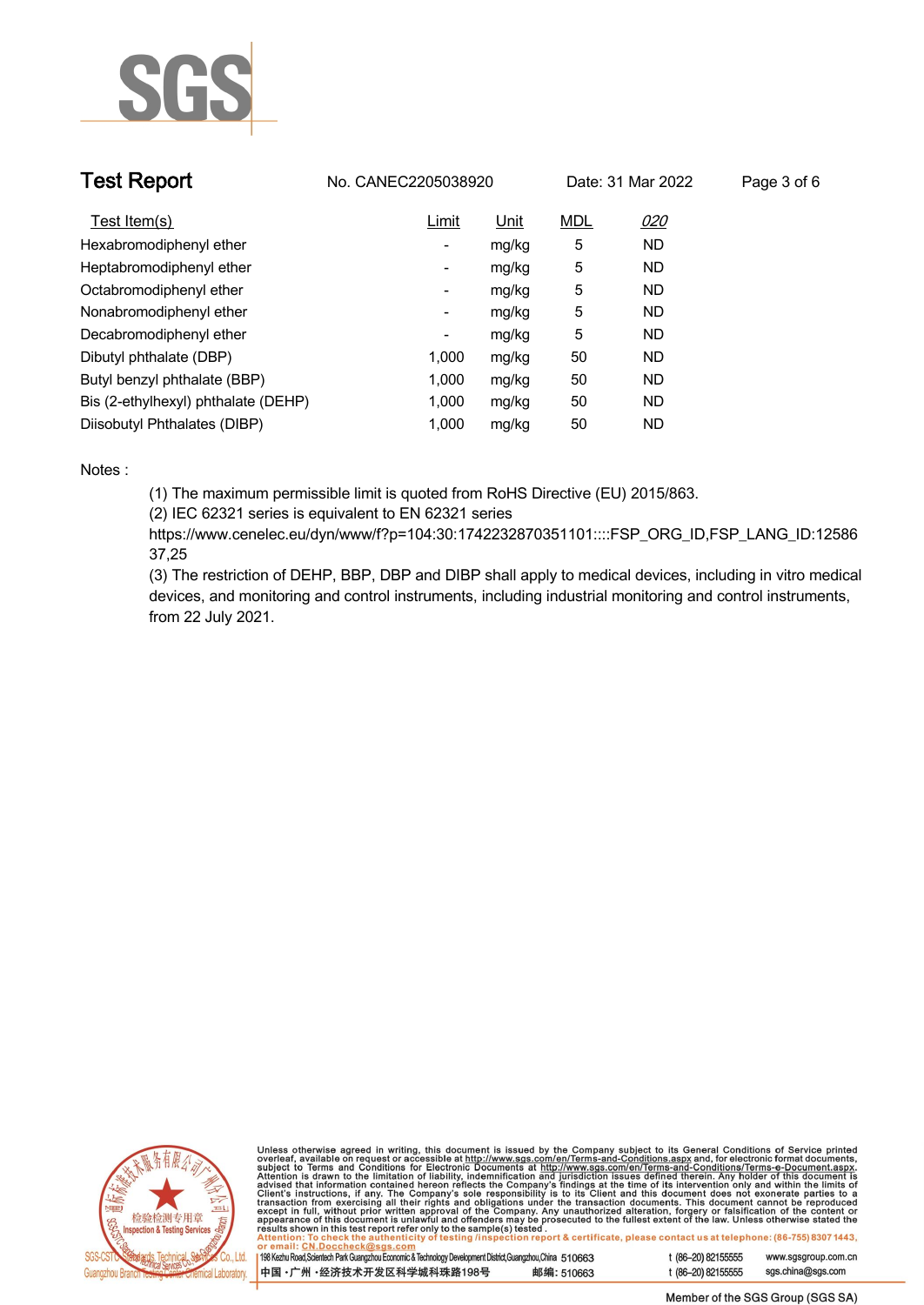

**Test Report. No. CANEC2205038920 . Date: 31 Mar 2022 . Page 4 of 6.**

## **ATTACHMENTS Pb/Cd/Hg/Cr6+/PBBs/PBDEs Testing Flow Chart**

**1) These samples were dissolved totally by pre -conditioning method according to below flow chart. (Cr6+ and PBBs/PBDEs test method excluded ).**





Unless otherwise agreed in writing, this document is issued by the Company subject to its General Conditions of Service printed<br>overleaf, available on request or accessible at http://www.sgs.com/en/Terms-and-Conditions.as

| 198 Kezhu Road,Scientech Park Guangzhou Economic & Technology Development District,Guangzhou,China 510663 |            |
|-----------------------------------------------------------------------------------------------------------|------------|
| 中国 •广州 •经济技术开发区科学城科珠路198号                                                                                 | 邮编: 510663 |

t (86-20) 82155555 sas.china@sas.com

www.sgsgroup.com.cn

t (86-20) 82155555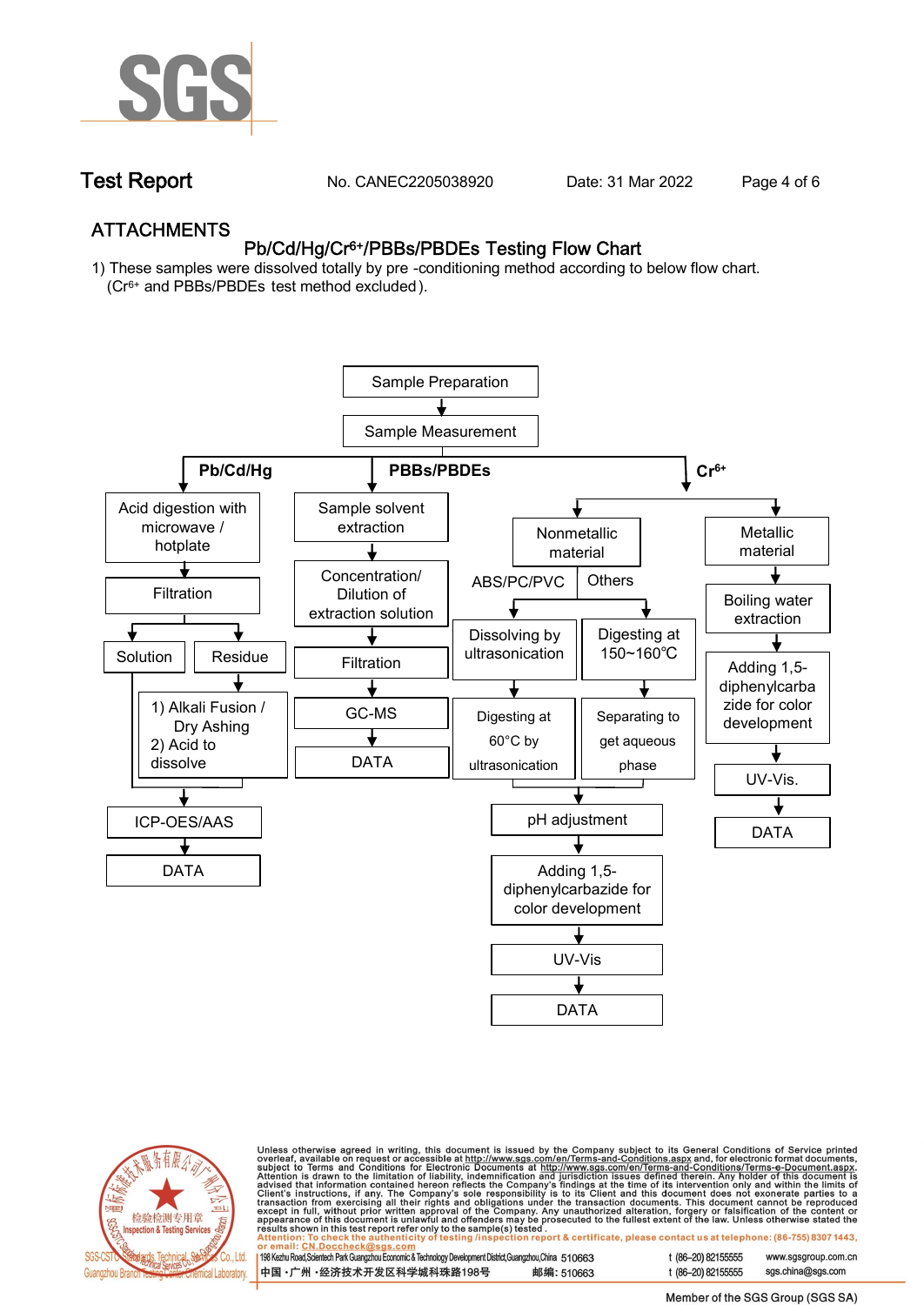

**Test Report. No. CANEC2205038920 . Date: 31 Mar 2022 . Page 5 of 6.**

# **ATTACHMENTS Phthalates Testing Flow Chart**





Unless otherwise agreed in writing, this document is issued by the Company subject to its General Conditions of Service printed<br>overleaf, available on request or accessible at http://www.sgs.com/en/Terms-and-Conditions.as

| <u>Ul ciliali, UN.DUCCIICUNWOYS.CUIII</u>                                                                    |            |
|--------------------------------------------------------------------------------------------------------------|------------|
| 198 Kezhu Road, Scientech Park Guangzhou Economic & Technology Development District, Guangzhou, China 510663 |            |
| 中国 •广州 •经济技术开发区科学城科珠路198号                                                                                    | 邮编: 510663 |

t (86-20) 82155555 sgs.china@sgs.com

www.sgsgroup.com.cn

t (86-20) 82155555